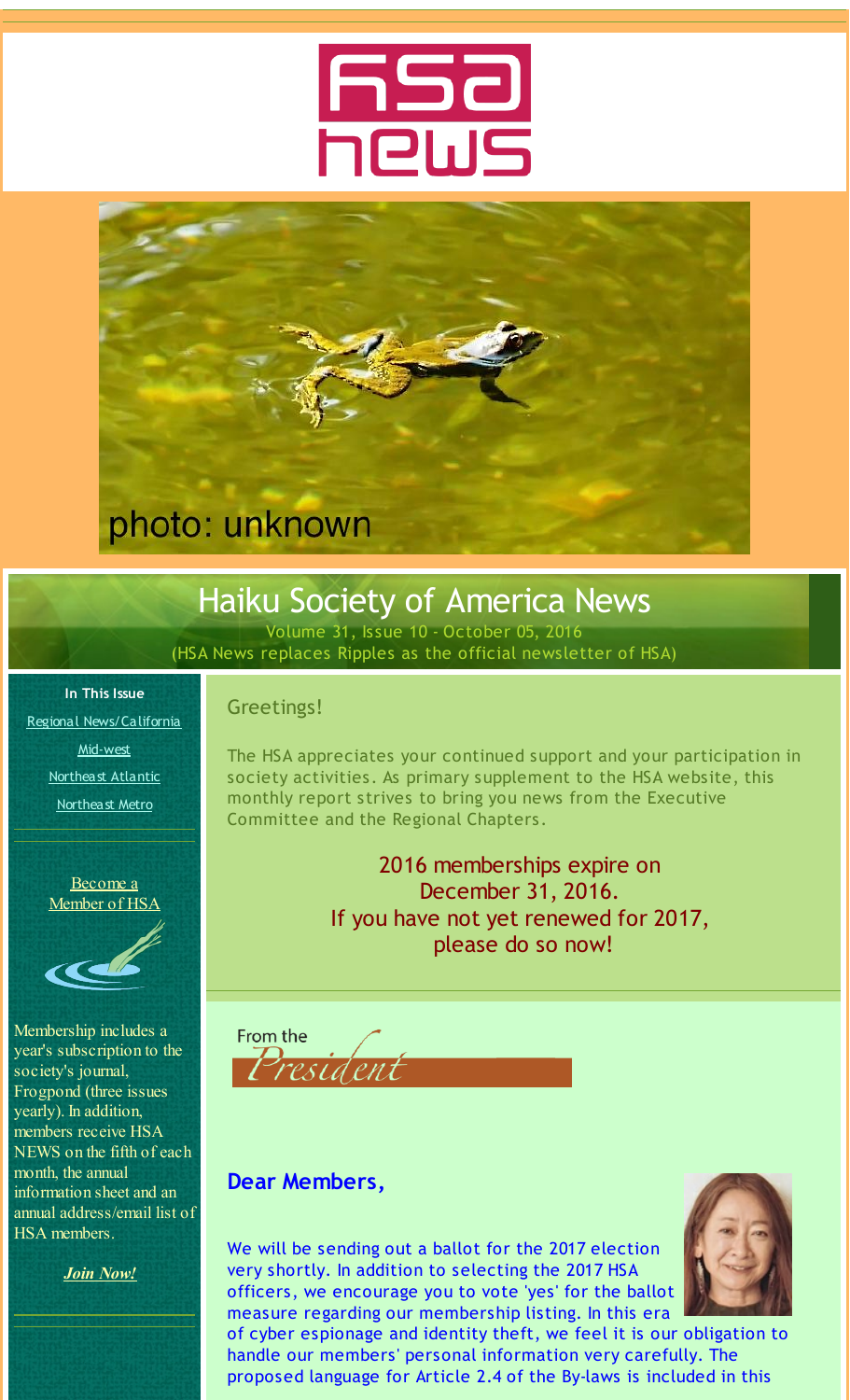

Like us on Facebook. Share news, poems, discussions! See photos from some recent gatherings of the poetic kind.



Follow us on Twitter: Twitter@hsa\_haiku

### **[.haiku](http://r20.rs6.net/tn.jsp?f=001UzqPBoVfEmEIH-IL530vtayyAVIcrK5tSgsw0S5e9GVQJoPuQ9EZSEnxe9Waxq3Bka5fjs1qTU4Qz4B2tf9Yuv6AR08rv6olQgBtm3fkY0sfuRgaRHbu05cQuf_iv0C0hPMY8kbMi1VggLP1wVklCzKNlH2HFZIkthryFyKexoJ6Tijn7ZH44Ey32seClm0F&c=&ch=)**

Check out the ".haiku" column at the HSA webpage, please. Gene Myers shares tools and tips available to haiku poets.

View our web sampler and excerpts from previous issues of *[Frogpond](http://r20.rs6.net/tn.jsp?f=001UzqPBoVfEmEIH-IL530vtayyAVIcrK5tSgsw0S5e9GVQJoPuQ9EZSNBtXn4XHBbn7VRvx8U4GsS2sPmj2vxrBkotP44jVbW2wILQ4JERC3fyczLXpBGgCT4AaKCYWxbQucQLPqb8zKs3DBgUJI_8HuN2KVkrX1dRWuAC1fTCPGu3jpZ601BIHogDkqAzeljhTwH5_TQ49ebiFbtf6kkdYg==&c=&ch=)*.

newsletter. We hope to announce the results in early November. Please send your ballot by the end of October.

Due to advancements in technology, our lives have become more convenient. We can easily share information and chat with people who are on the other side of the continent. Unfortunately, adversaries have become more organized and sophisticated. Isn't it scary to know they can hack a company's information by entering through the air-conditioning control system?

Now, to change the subject, let me entertain you with a children's story written by Kenji Miyazawa, titled ' *Acorns and Wild Cat*.' It was published in 1924. The essence of the story is something like this:

One day, Ichiro received a strange post card from Wild Cat asking him to come to the forest. When Ichiro arrived there, a lot of acorns were arguing who was the best. One acorn shouted, "I am the best because I have the most pointed head." Another yelled, "No, no! I am the best because I am the roundest." Others started screaming, "I am the biggest!" "I am the tallest!" Wild Cat looked at Ichiro and said, "They've been like this for three days. How can I silence them?" Ichiro told Wild Cat, "How about telling them the best acorn is the one who is most stupid, the worst-shaped and should have a flat or a crushed head?" Wild Cat was pleased with Ichiro's answer and asked the acorns, "Who is the most stupid and has the worst misshaped head among you?" In a flash, all the acorns became very quiet.

Ichiro, a school boy in Miyazawa's story, never received a second invitation from Wild Cat. After successfully quieting the acorns, Wild Cat asked Ichiro, "In my next invitation, should I use more official words like 'make your appearance'?" Ichiro told him, "That would be strange. You should not use such words." He seemed to have hurt the feelings of Wild Cat, who wore a yellow surcoat and acted as Mr. Judge in the forest. A cup of golden acorns Ichiro received from Wild Cat turned into ordinary brown ones when he arrived at home.

meandering path into the acorns' forest I wait for the wind

**Fay Aoyagi** HSA President [fay.hsa.president@gmail.com](mailto:fay.hsa.president@gmail.com)

From the



### **Dear Members,**

Thank you to the nearly 100 members who renewed memberships for 2017 this last month. Early renewal is important for at least two reasons: one, we don't have to mail as many back issues to late members; two, I won't have to leave a pile of renewals for the new secretary in January.

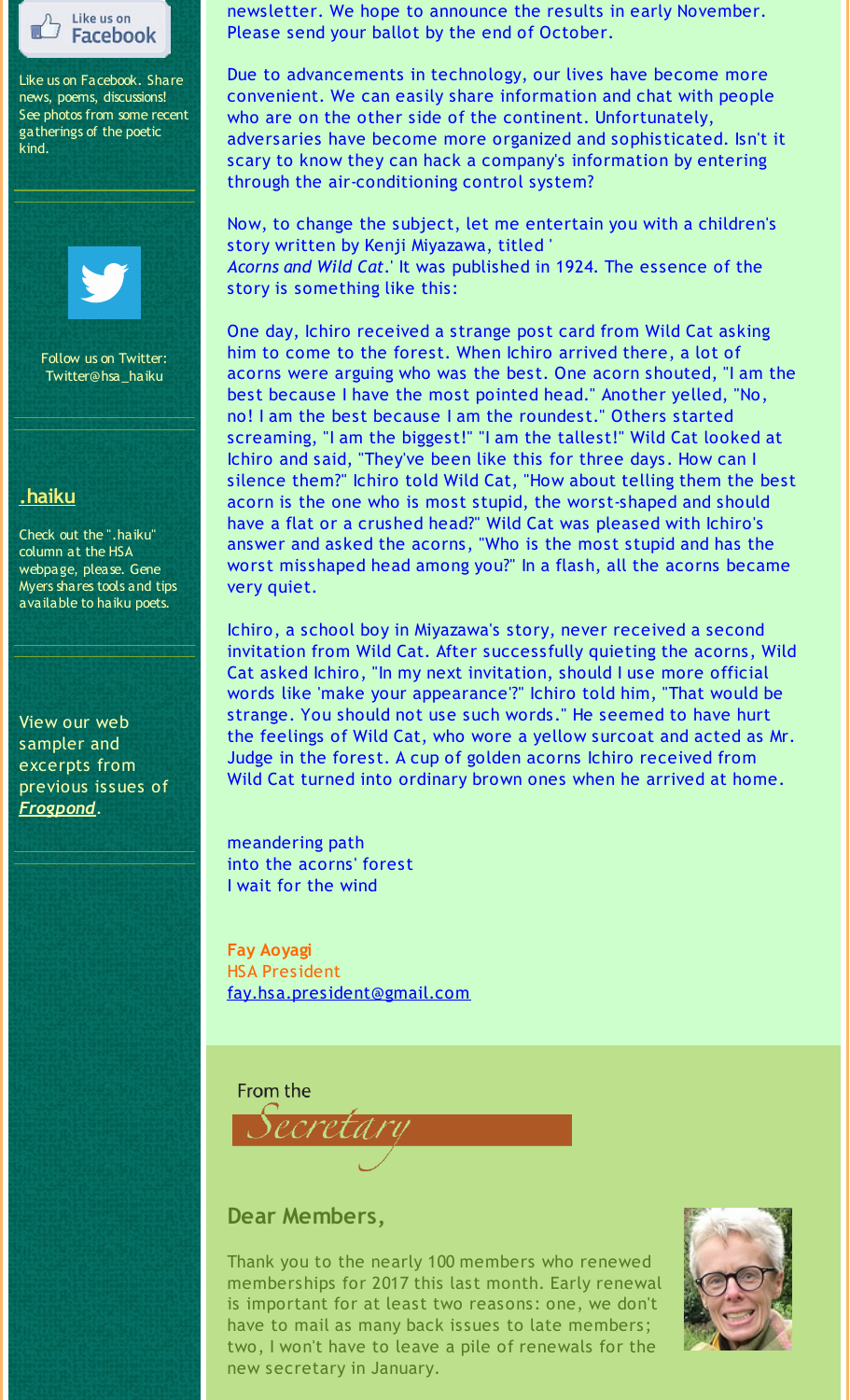So, if you haven't already done so, please renew now.

Here's the link: [http://www.hsa-haiku.org/join.htm](http://r20.rs6.net/tn.jsp?f=001UzqPBoVfEmEIH-IL530vtayyAVIcrK5tSgsw0S5e9GVQJoPuQ9EZSNyrGe42HhsLxfU41x8U8rxSJZT22fUGVQxcX6NXJMpuP1CI9wRpPRSIjf3vpZlMkquwLwb5eyeYyhofMYlSCEwbAmrqHRsCb681Xz5NJBXe_8yMYeHU9snxbf8V1JkbQQ==&c=&ch=)

Many thanks.

**Sondra Byrnes Secretary** [hsasecretary2014@gmail.com](mailto:hsasecretary2014@gmail.com)

## **HSA News**

## **REFERENDUM QUESTION for the upcoming 2017 Election**

Once again we are revisiting the question of whether the Executive Committee should be supplying the membership with a list of members and their contact information. We strongly urge you to carefully consider approving the change to Article 2 in the HSA By-Laws. The question, as it will appear on the ballot, is quoted below.

In light of increasing concerns about identity theft and online privacy, Amendment 5 proposes to discontinue the distribution of the HSA members' list as a membership benefit. It also removes the requirement of providing an informational sheet since this information now appears on the HSA website. See the tab "More information"

#### More Information:

Article 2 CURRENT LANGUAGE:

"4. Each member shall receive: A copy of these By-laws; an annual membership list, periodically updated; the Society's general information sheet; notices of meetings; timely announcements of contests; and issues of the Society's periodical publications."

### PROPOSED LANGUAGE:

"4. Each member shall receive: A copy of these By-laws; the Society's general information; notices of meetings; timely announcements of contests; and issues of the Society's periodical publications."

## **UpComing Contests**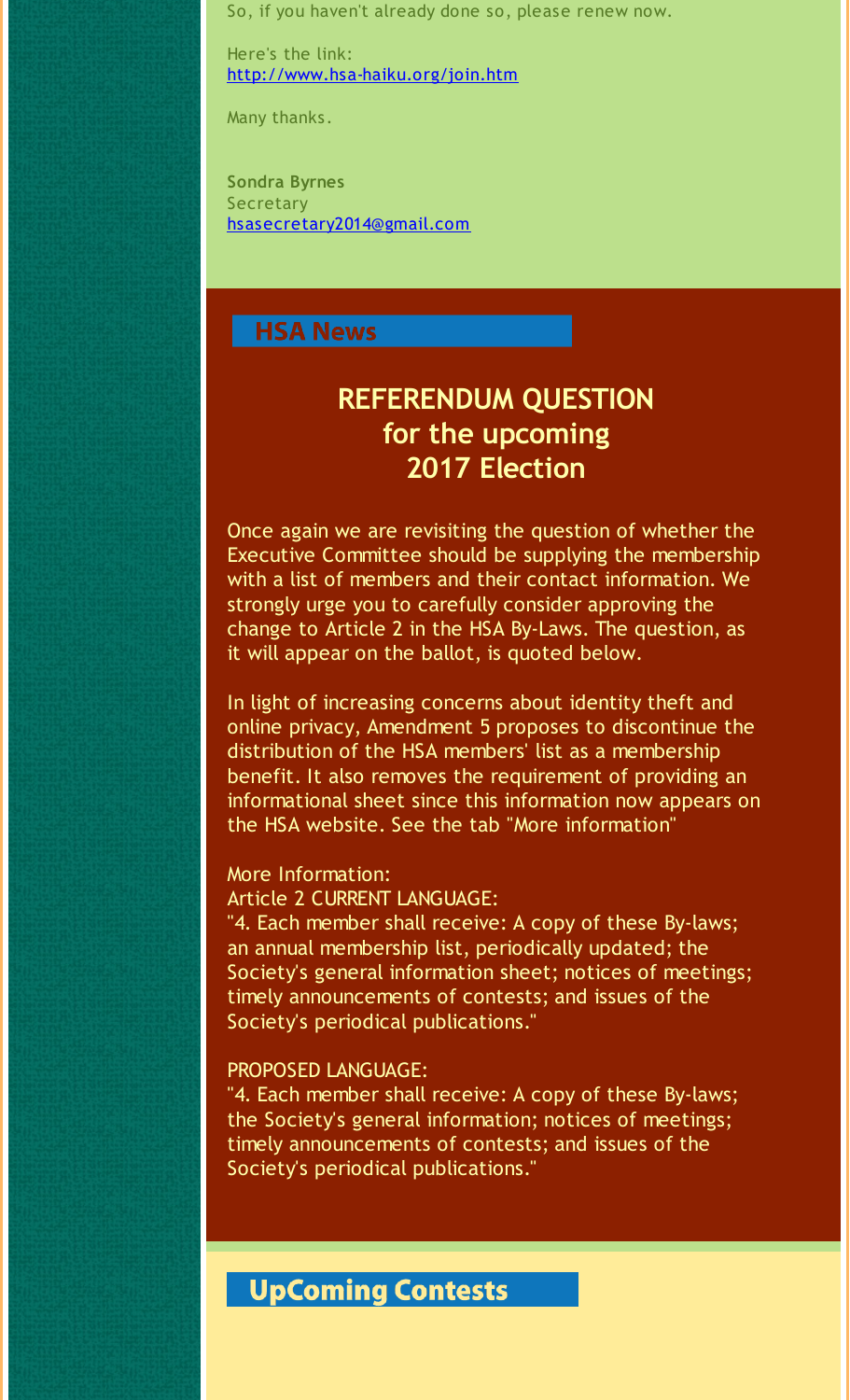## **Genjuan International Haibun Contest 2017 Guidelines**

Genjuan  $\Box$  is the name of the cottage near Lake Biwa where, in 1690, Basho lived for a time. His residence in this 'Vision-Inhabited Cottage' was probably the happiest period of his life, and it was there that he wrote his most famous short haibun. The purpose of the Contest is to encourage the writing of fine haibun in English and maintain the connection between the traditional Japanese perception of haibun and what is evolving around the world. The judges are hoping that the Contest will continue to receive a warm response from all haibun writers. The award for the Grand Prix remains the same - a fine, fullsize replica of a Hokusai/Hiroshige ukiyo-e print - and smaller gifts will be sent to the An (Cottage) Prize-winners. The writers of all the decorated works will receive a certificate of merit. We sincerely look forward to your participation.

**1 Subject:** Free.

**2 Style:** No restrictions, but special attention must be paid to honour the spirit of haikai. This includes such features as the subtle linking of haiku with prose, omission prompting the reader's imagination, humour and self-depracation.

**3 Length:** In total, between 7 and 35 lines (at 1 line = 80 spaces; a 3-line haiku counts as 3 lines; the title, as 1 line).

**4 Haiku/Title:** At least one haiku (no formal restrictions) should be included and each piece should be given a title, however short.

**5 Format:** Print each piece separately on one sheet of A4-size paper (and use the reverse if long) and write at the bottom your name (and your pen name, if you have one) together with your address, telephone number, and email address. Your privacy will be strictly protected, and the judges will not see your names until the result has been decided.

**6 Deadline:** All entries should reach the following address between 1 October 2016 and 31 January 2017. Please send your entries to: Ms. Eiko Mori, 2-11-23-206 Jokoji, Amagasaki-shi, Hyogo-ken 660-0811, Japan. Entries received after this date might not be accepted. Kindly avoid sending by express and using extra-large envelopes. Best write your home address on your envelope, too. We apologize for not being able to accept emailed entries.

#### **7 Entry Fee:** None.

*Restrictions:* Entrants can send up to three entries, but two is what we normally expect. They should be unpublished and not under consideration elsewhere. As we cannot return your entries after screening, please retain your own copies.

**9 Questions:** All queries should be sent to the address above or by email to [moriemori55@yahoo.co.jp](mailto:moriemori55@yahoo.co.jp) Email Ms. Mori 2 weeks after sending your entries if you wish to have an acknowledgement of receipt.

**10 Judges:** Nenten Tsubouchi, Stephen Henry Gill, Hisashi Miyazaki, Ellis Avery

**11 Special Request:** The authors of the decorated works will later be requested to send us their pieces as Word-files by email. In this, we expect your cooperation.

**12 Results:** The results will be posted on the Hailstone Icebox by May after awardees have first been notified by email. Later, the prize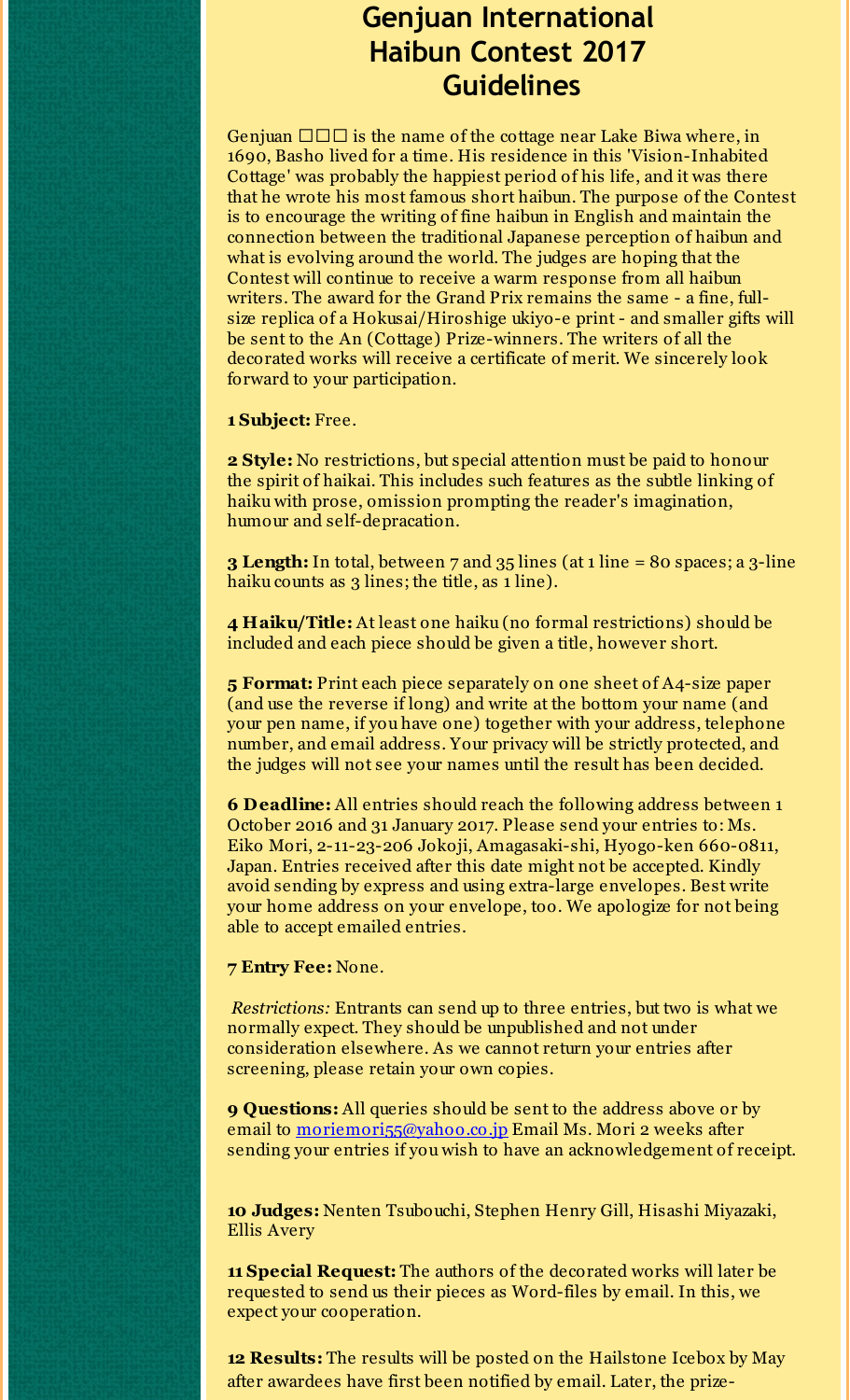winning pieces will be posted there on a dedicated page. Judges' comments will, in due course, be sent to awardees, together with prizes and/or certificates of merit. Every three years, it is hoped to publish an anthology of the best Genjuan pieces.

> 2016 San Francisco International Competition Haiku, Senryu, Tanka & Rengay

Sponsored by: Haiku Poets of Northern California

**Deadline for Haiku, Senryu, and Tanka:** In hand, October 31, 2016

**Deadline for Rengay:** In hand, January 31, 2017

#### **Details**

All entries must be original, unpublished, and not under consideration elsewhere. There is no limit to the number of submissions. A first prize of \$100 will be awarded in each of the four categories. For the Haiku contests, second and third prizes of \$50 and \$25 will be awarded. Contest results will be announced at the first HPNC meeting in January and in the HPNC Newsletter. Winning poems will be published in the Spring/Summer issue of Mariposa, the membership journal of the HPNC. All rights revert to authors after the contest results are announced. This contest is open to all except the HPNC president and, for their respective categories, the contest coordinators and the judges (who will remain anonymous until after the competition, except rengay contest).

#### **Haiku, Senryu, and Tanka Submission Guidelines**

Type or print each entry on two 3 x 5 cards. In the upper left corner of each card identify its category as Haiku, Senryu, or Tanka. On the back of one card only, print your name, address, telephone number and e-mail address (optional). The entry fee is \$1.00 per poem. Send haiku, senryu and tanka submissions, along with entry fee, to HPNC, c/o Carolyne Rohrig, 37966 Parkmont Dr., Fremont, CA 94536.

#### **Rengay Submission Guidelines**

All rengay must be titled. For two people (Poet A and Poet B) follow this linked format: 3 lines/Poet A, 2 lines/Poet B, 3/A, 3/B, 2/A, 3/B. For three poets (A, B, and C) the format is: 3 lines/A, 2 lines/B, 3 lines/C, 2/A, 3/B, 2/C. Type or print each rengay on three letter-size sheets. Include full authorship information, stanza by stanza, as well as all poets' names, addresses, telephone numbers and e-mail addresses (optional) on one copy only. On the other two copies, mark stanzas with letters only (poet A, poet B, poet C) to indicate the sequence of authorship. The entry fee is \$5.00 per rengay. The rengay judge will be announced later. Send rengay submissions to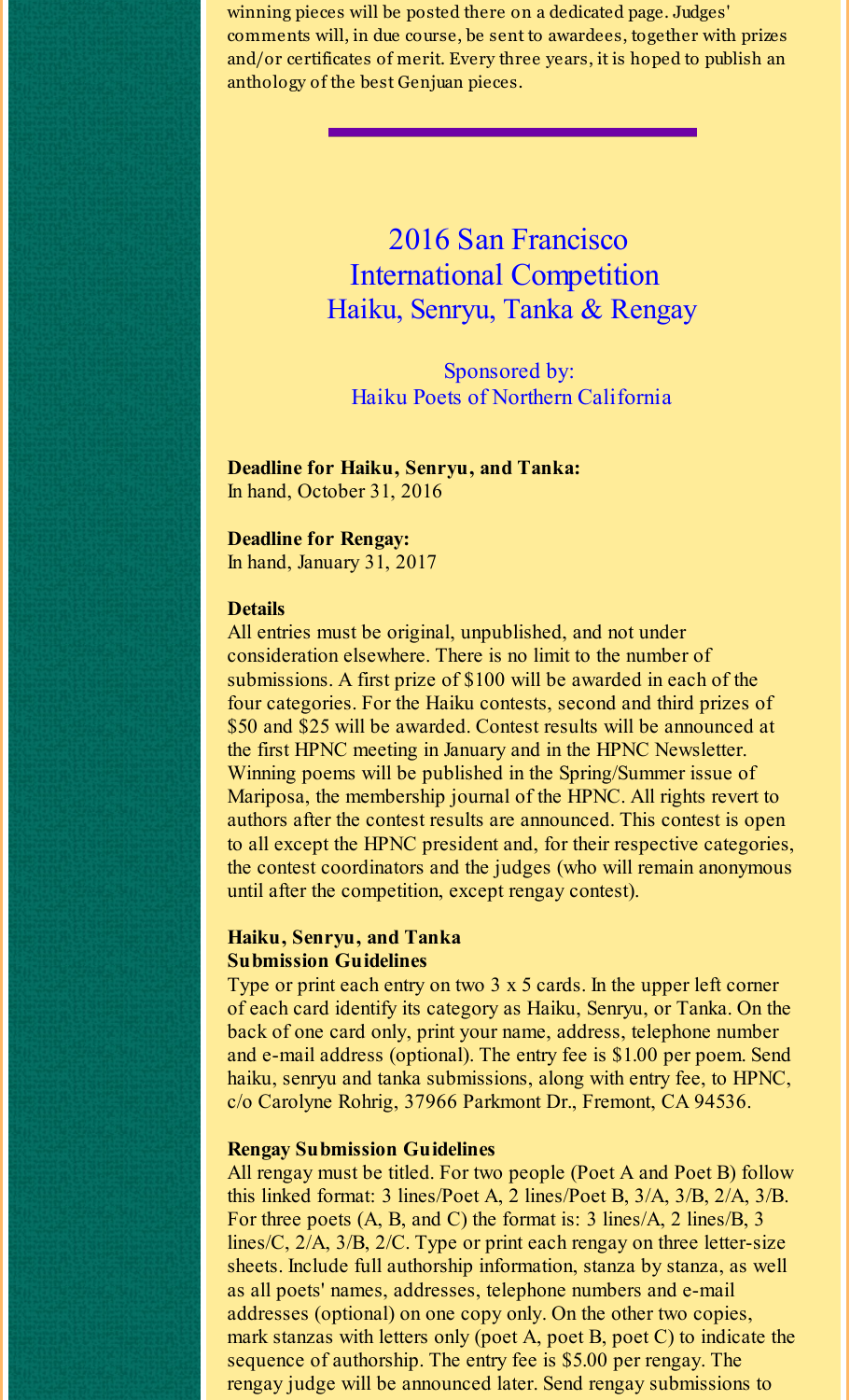HPNC, c/o Fay Aoyagi, 930 Pine St. #105, San Francisco CA 94108.

### **Entry Fees**

Make checks or money orders payable in U.S. dollars to "Haiku Poets of Northern California (HPNC)." Cash (in U.S. currency) is OK. Enclose a business-size SASE (U.S. first class postage or an IRC) for notification of contest winners. No entries will be returned, with the exception of late submissions, or those received without payment. These will be returned using your SASE; without an SASE these entries will be discarded.

Thank you for participating in this year's contest. If you have any questions, please contact by e-mail:

Carolyne Rohrig [\(carolyne.rohrig@gmail.com](mailto:carolyne.rohrig@gmail.com)) for Haiku, Senryu, Tanka

Fay Aoyagi [\(fayaoyagi@gmail.com](mailto:fayaoyagi@gmail.com)) for Rengay

[http://www.hpnc.org](http://r20.rs6.net/tn.jsp?f=001UzqPBoVfEmEIH-IL530vtayyAVIcrK5tSgsw0S5e9GVQJoPuQ9EZSAL-xZGDBpubBB_W20MTleqGl2FaXVdfiShdN0FjJYgigiyI_lLbnGdifO1bOgXi3u594HlDuKiWjE0ZspGLLDe8T2LORecZABVHmi_HcZXA&c=&ch=)

## **Regional News**

**California Deborah Kolodji**

## **Southern California Haiku Study Group**



On September 17th, members of the Southern California Haiku Study Group met at the Lamanda Park Library. After a sharing of haiku, the group read 8 haiku from *galaxy of dust*, the 2016 Red Moon Anthology, and 8 haiku from *Haiku 2016*, newly out from Modern Haiku Press. Workshop participants discussed their favorite haiku from this sampling and the reasons the haiku resonated for them. It was a lively discussion of 16 spectacular haiku. The workshop was attended by Debbie Kolodji, Jon Yungkans, Kim Esser, Greg Longenecker, Victor Ortiz, James Won, Peggy Castro, Kathabela Wilson, Elva Lauter, Marsha, Marcia Behar, Mary Torregrossa, Janis Lukstein, Sharon Yee, Pat Wakimoto, and Toni Steele.

The Southern California Haiku Study Group is pleased to announce the November launch of their newest anthology, *what the wind can't touch,* edited by Naia. Cover photo by Stevie Strang, the 2016 Southern California Haiku Study Group Anthology includes the voices of 75 Southern California haiku poets. The date for the reading/launch party has yet to be determined, but it will be in early to mid November. Please watch the Southern California Haiku Study Group facebook page ([https://www.facebook.com/SoCalHaiku/](http://r20.rs6.net/tn.jsp?f=001UzqPBoVfEmEIH-IL530vtayyAVIcrK5tSgsw0S5e9GVQJoPuQ9EZSP3KhNytoLygNHq5dPkcrWn1K9e5D3uEgjvvG2hSMwqWq6lFqYspxN1gQ6eyTucXRSD-HuRKMw4_o3eMfhVZZQeI5SnwxFxgCNKipc-mTBi4cig5ttGZIrG5QfuAHMr5d10dUmZHDlQ8&c=&ch=)) for more information.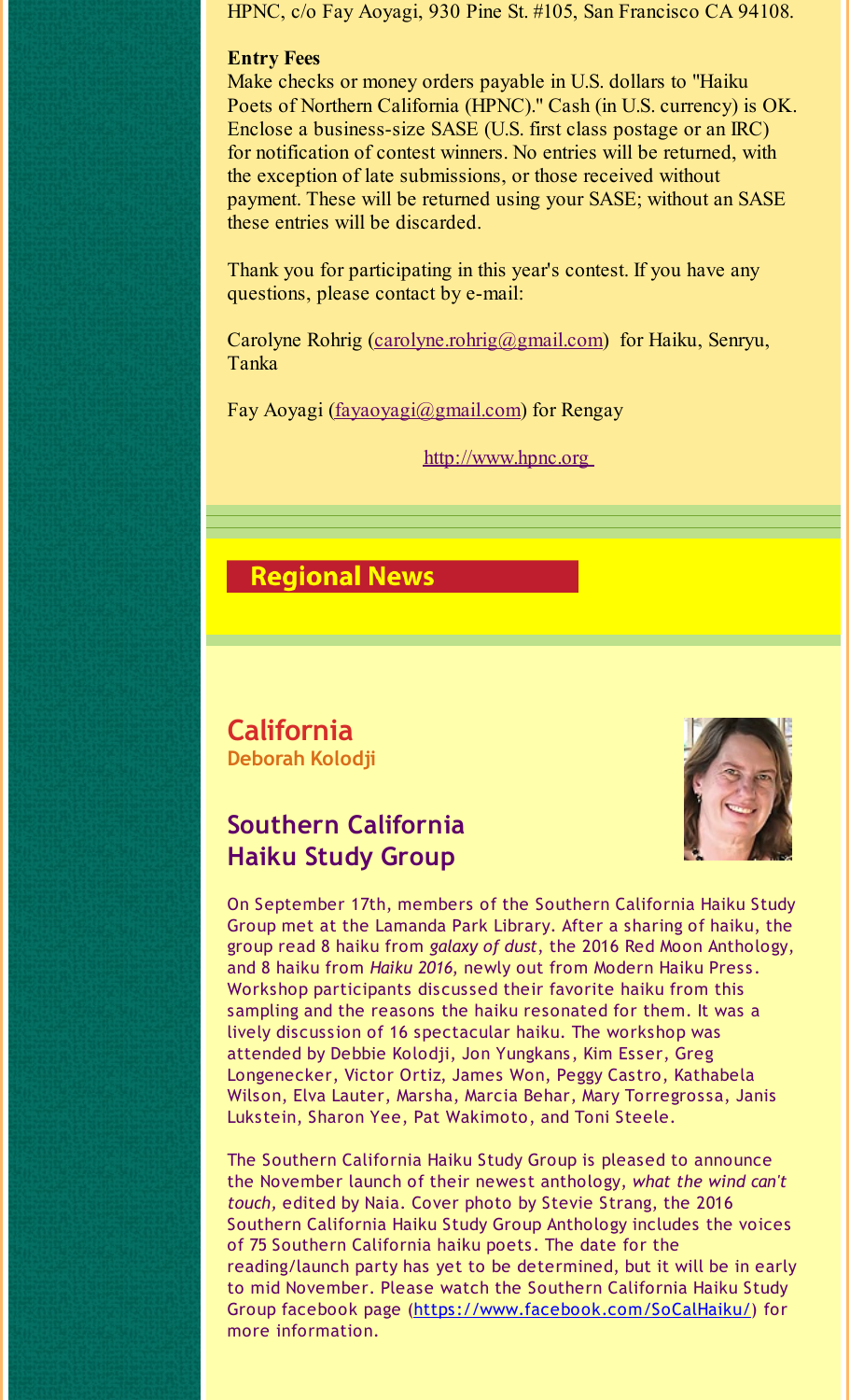## **Yuki Teikei Haiku Society**

A foggy evening in Santa Cruz, California made the home of Dyana Basist and Leaf Leathers even more warm and inviting on September 10th, 2016. In traditional YTHS fashion, the event began with members and their guests sharing a delicious potluck spread.

we wait for the moon sharing mochi and friendship mouth full of sweetness

*Nicole Heinrich*

With no moon in sight, most members returned inside to flickering candles and haunting music.

moon rise the poets pick up their pens

*Patrick Gallagher*

While YTHS members nestled into their own spots to write haiku, three guests (Kathleen Wall, Meg Madsen, and Becky Davies) enjoyed visiting in a cozy corner of the kitchen.

I'm looking for the non-writers moonless night

*Kathleen Wall*

Gathered into a circle to share once again, the members (Mimi Ahern, Betty Arnold, Dyana Basist, Ann Bendixen, Kae Bendixen, Eleanor Carolan, Patrick Gallagher, Peggy Heinrich, Anne Homan, Toni Homan, Patricia Machmiller, and Carol Steele) took turns reading their haiku.

it sails over our houses reading our dreams September moon

*Peggy Heinrich*

With the glow of the candles and evening still filling the house, Leaf and Dyana said goodnight to their guests....

most quiet party I have ever hosted moon viewing

*Dyana Basist*

submitted by Mimi Ahern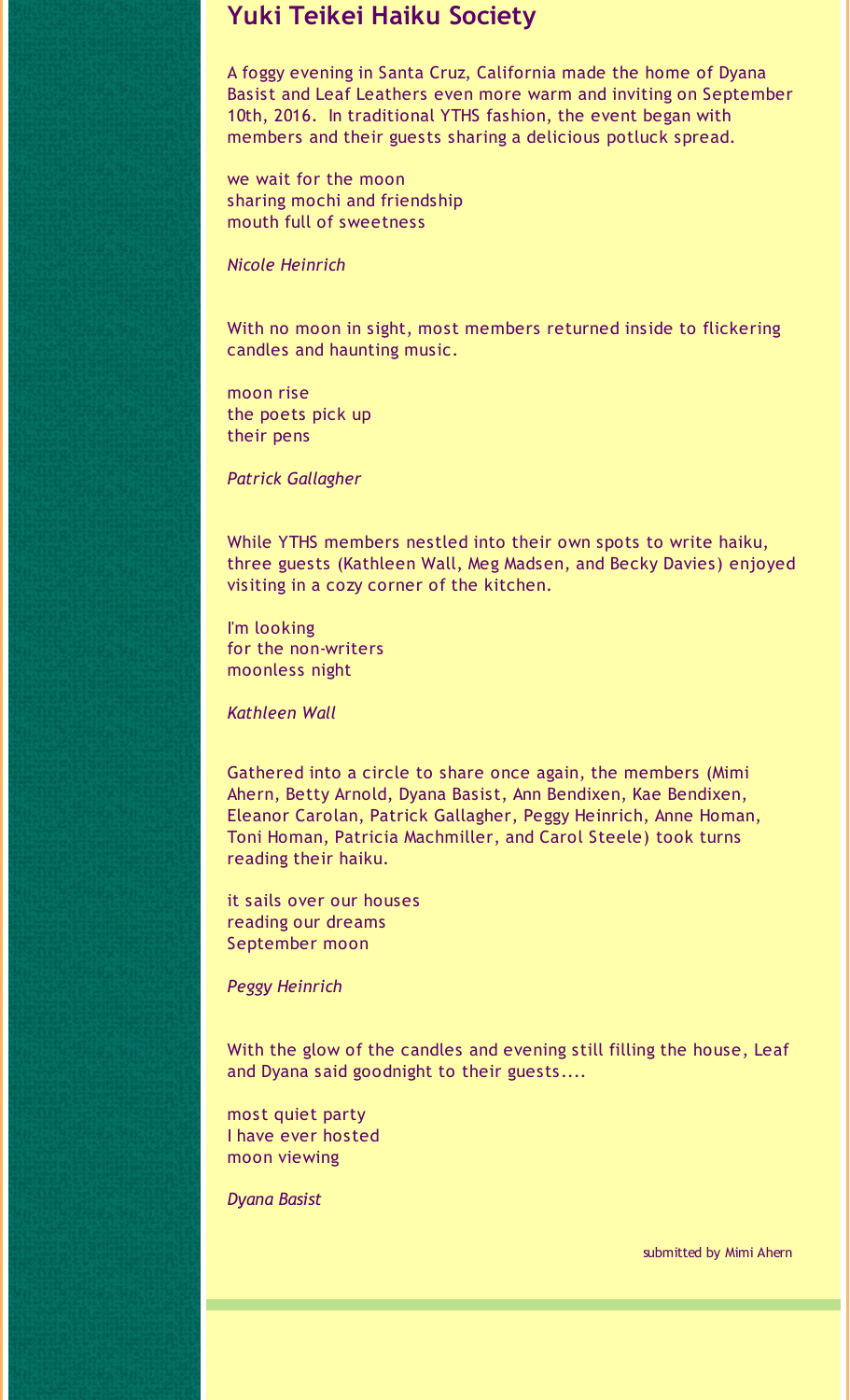**Mid-West Julie Warther**



**Kyle Craig:** Featured Poet

Indiana member, Kyle Craig is the featured poet for September on Indiana Poet Laureate, Shari Wagner's website. Learn more about Kyle, read an interview and enjoy some of his poems by clicking the link below.

[http://www.throughthesycamores.com/poetry-features.html](http://r20.rs6.net/tn.jsp?f=001UzqPBoVfEmEIH-IL530vtayyAVIcrK5tSgsw0S5e9GVQJoPuQ9EZSP3KhNytoLyg9eBVTGT14LToknCYjiP6vsu21gWaI2WSHUXsa8KTClYMBx-hAtf3ii4LkDFWppf1YsOqb3bzvf6zAl0COCCts7Q8Pxf4xyO57Dfk8HF6pWyPIRncRWZL7-mng_sYZG6e3fOjO_dKF-Okw-zYznpOwg==&c=&ch=)

## **Ohaio-ku Study Group**

The next meeting of the Ohaio-ku Study Group will be held Saturday, October 8 from 10am - noon at the Cuyahoga Falls Public Library in Cuyahoga Falls, Ohio. [http://cuyahogafallslibrary.org](http://r20.rs6.net/tn.jsp?f=001UzqPBoVfEmEIH-IL530vtayyAVIcrK5tSgsw0S5e9GVQJoPuQ9EZSP3Rij4aJH4By524COww1rkEZnL1PZ6ipa7a5N_IHULme4ugGdTbxcMiWKnMgIdZOf-61RkFOgv4L_rquCFO9ups7fte2lfjZKRPI351rGcPTh-aW8DfbtMjKliPQZ8s20Jff8qRaNZr&c=&ch=)

We will be reading and discussing the haiku of Raymond Roseliep. The kukai theme this month is "Back to School". Please bring haiku of your own to workshop and read. For more information, contact Julie Warther [wartherjulie@gmail.com](mailto:wartherjulie@gmail.com).

### **Missouri member, Ben Moeller-Gaa at New Hamphshire Poetry Festival**

Ben Moeller-Gaa participated in a panel discussion titled "Write Short and Share" with Folded Word Press at the New Hampshire Poetry Festival Saturday, 9/24. [http://poetrysocietyofnewhampshire.org/fest/schedule.html](http://r20.rs6.net/tn.jsp?f=001UzqPBoVfEmEIH-IL530vtayyAVIcrK5tSgsw0S5e9GVQJoPuQ9EZSP3KhNytoLygWbZ9__9ey1mzEB2DnAIRlcNzCAjUkt28_ybbXc74QHg1XGBYBaN42TK6dxgU6hcShMo0lhxEWOsoYiyNUG67knorMsPq1aNbXBn678pNddUOfikapgbDrO3-HeCaT5VPf6-S220r3wGK4MCOkvpvhrS6LdeiKDH0&c=&ch=)

### **Illinois State Poetry Society's Haiku Chapter**

The Illinois State Poetry Society's Haiku chapter meets on October 16 at the Northbrook Library from 1pm-4pm for critique and a presentation by Lee Gurga on Japanese Aesthetics. Contact [suauld@yahoo.com](mailto:suauld@yahoo.com) for more information.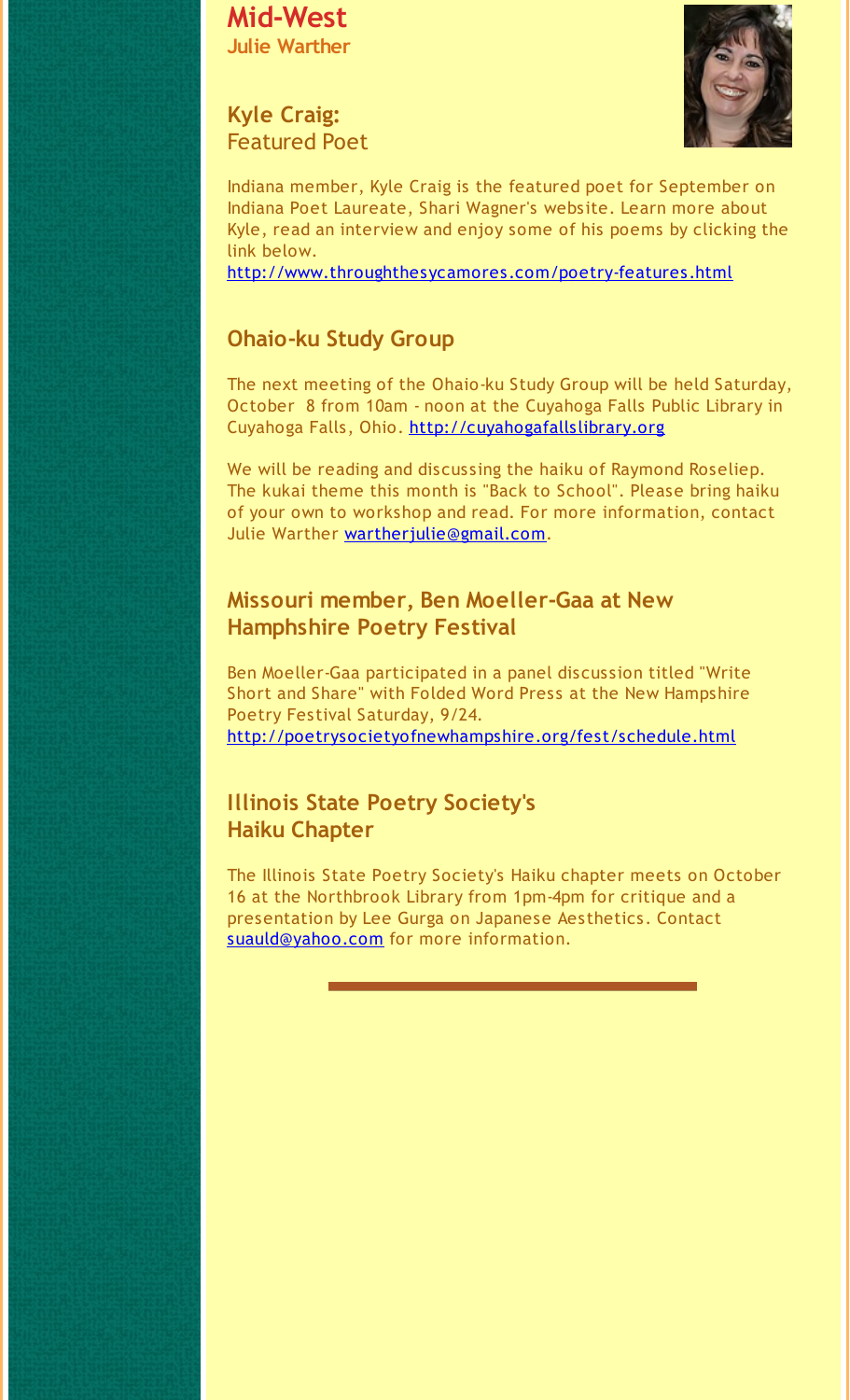

## **The Haiku Chapter of the Illinois State Poetry Society**

The Haiku Chapter of the Illinois State Poetry Society will be meeting on Sunday, October 16 from 1-4 pm in the Civic Room at the Northbrook Library located at 1201 Cedar Lane, Northbrook, Illinois.

This month Lee Gurga will be presenting *Japanese Aesthetics* and we will critique following the presentation. Please bring 10 copies of up to 6 haiku for critique. Please contact Susan Auld at [suauld@yahoo.com](mailto:suauld@yahoo.com) for more information.

submitted by Susan Auld

## **Northeast Atlantic Wanda Cook**

## **3rd Annual Haiku Gathering at Wild Graces**

Robin White, the editor of *Akitsu Quarterly,* and her husband Marshall Hatch hosted the 3rd Annual Haiku Gathering at Wild Graces on September 10, 2016. This was an all-day event for writers and haiku aficionados, and attended by featured poets Alexis Rotella, Tom Clausen, Michael Ketchek, Stanford M. Forrester, Jeannie Martin and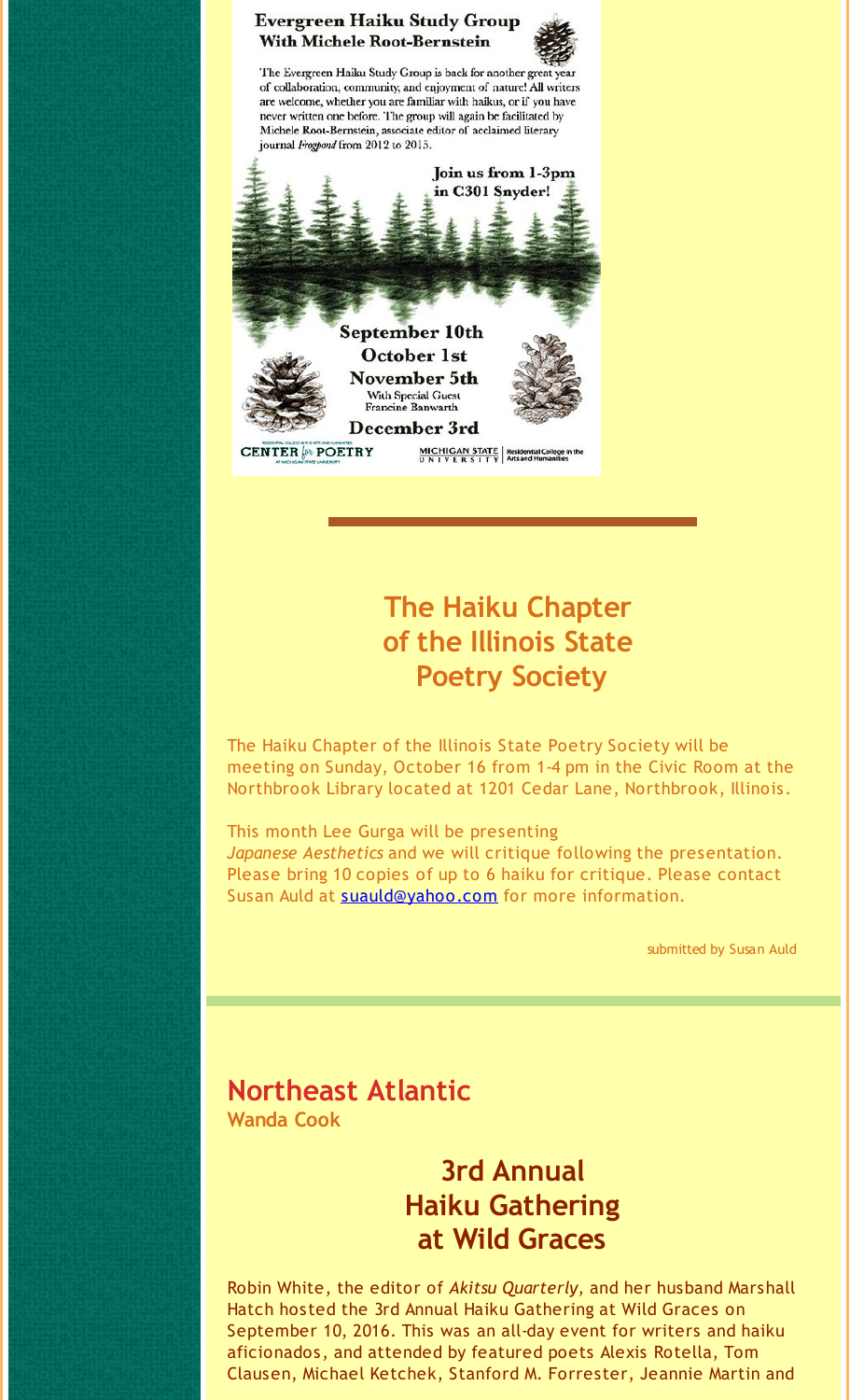Brad Bennett.

#### Alexis Rotella's presentation on

*The Five Element Systems of Chinese Medicine & how it affects our every day life, art, & poems* started the morning after a music interval by Flutewalker, the musician and flute-maker, Werner John. Alexis Rotella's session was wonderfully informative, and looking around, all were busy scribbling fiercely into their notebooks. I know many people left with deep reflections on the iteration by Alexis on the least known season - the fifth season - late summer. Alexis Rotella and her husband cannot be thanked enough for traveling all the way from Maryland to participate in this event!

Tom Clausen and Michael Ketchek's workshop entitled *The Simplicity of Haiku* was the next morning workshop. Tom Clausen presented copies of a self-made checklist for keeping haiku simple. "If you like rules, then ok; if you don't like them, then ok" and "Haiku are intuitive, not intellectual or abstract" are two points among ten he shared with the audience. Using the checklist, Tom asked us to examine a selection of 100 poems he compiled for the occasion, and invited commentary on why we believed they fit this simple ideal. Michael Ketchek spoke about Buson's poem: *the bag of seeds / tonight grandfather uses it / for his pillow.* He said that the longevity of this poor family is entrusted to the grandfather who will see that the seeds make it through the winter by exerting his practiced restraint against snacking any of them. Alexis Rotella commented on the glove in Raymond Roseliep's poem, saying it is removed for the pure purpose of trying to touch the thing-in-itself: *he removes his glove / to point out / Orion.*

Lunch included sautéed mushrooms that Robin's husband Marshall Hatch had gathered, as well as three varieties of his delicious home brew. One of the highlights of the day took place then. The reading of *Drifting Golden,* a kasen renku featuring the local New Hampshire writing group, Wrenku: Pat Davis, Robin White, Evelyn Lang, Kelley Jean White, Marshall Hatch, Susan Lang, and David L. Young. They all contributed to this collaborative poem that was read as Flutewalker improvised between each poem, harnessing some magic.

*The World Disguised as This One: a year in tanka* by Mimi White was scheduled to take place after lunch, but Mimi White was unable attend due to a family emergency, and our hearts go out to her. Bruce Iverson led instruction on sumi-e painting as a slight drizzle developed, but soon passed, giving way to more sunshine.

Stanford M. Forrester next offered the afternoon workshop *Hitting the Bullseye: Getting to the Point when writing Haiku & Senryu.* Stanford shared ideas on how to "diagnosis" your own haiku when editing, and encouraged the poem's message as a top priority. The haiku or senryu should be built upon an idea with a deeper meaning, Stanford explained, likening it to the arrow piercing the bullseye. You hit the target when your reader knows what you mean, and your arrow stays when you provide that deeper meaning for the reader to savor. This is in keeping with Stanford's Zen aesthetic of "letting go" and it meshes well with Tom Clausen's idea from in his earlier workshop: "Let things speak for themselves." The day culminated with a reading by the featured poets.

For more information about Wild Graces, Akitsu Quarterly, and information on next year's Haiku Gathering, please check Robin White's website: [http://www.wildgraces.com/Akitsu-Quarterly.html](http://r20.rs6.net/tn.jsp?f=001UzqPBoVfEmEIH-IL530vtayyAVIcrK5tSgsw0S5e9GVQJoPuQ9EZSP3KhNytoLyg0EfExeJXAEueSjN2FsORPbh9vGCF32fItzPvQeaE16dqhRrAXvwLIqeVpTnBAMBVVuMmKbnyHXL_ztccg3C8zZHbdYWl-AakPuTz3rky_BRZ4aBBMDf46a6T7cAEOfQhfSrFgmImvMEPqFxgolHZfA==&c=&ch=)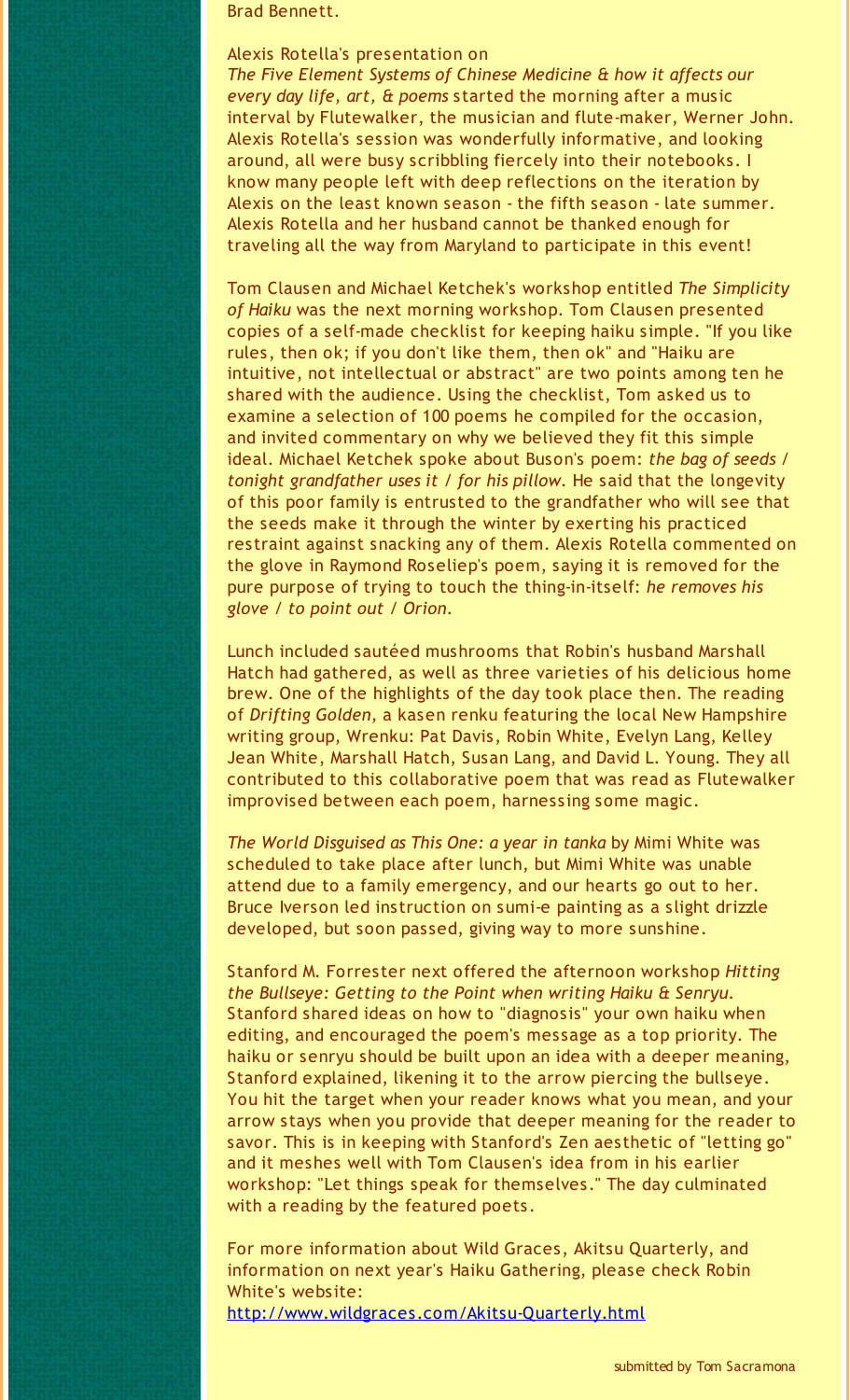# **Northeast Metro**

**Rita Gray**

On Saturday, September 17, Miriam Borne and Hiroaki Sato shared a program with Haiku Society of America Metro-Northeast members.

Hiroaki Sato presented a fascinating talk: *A Haiku Poet Called a Hooker: Suzuki Shizuko*

Miriam Borne gave a riveting dance and haiku performance: *Light and Shadow/Film Noir Now*

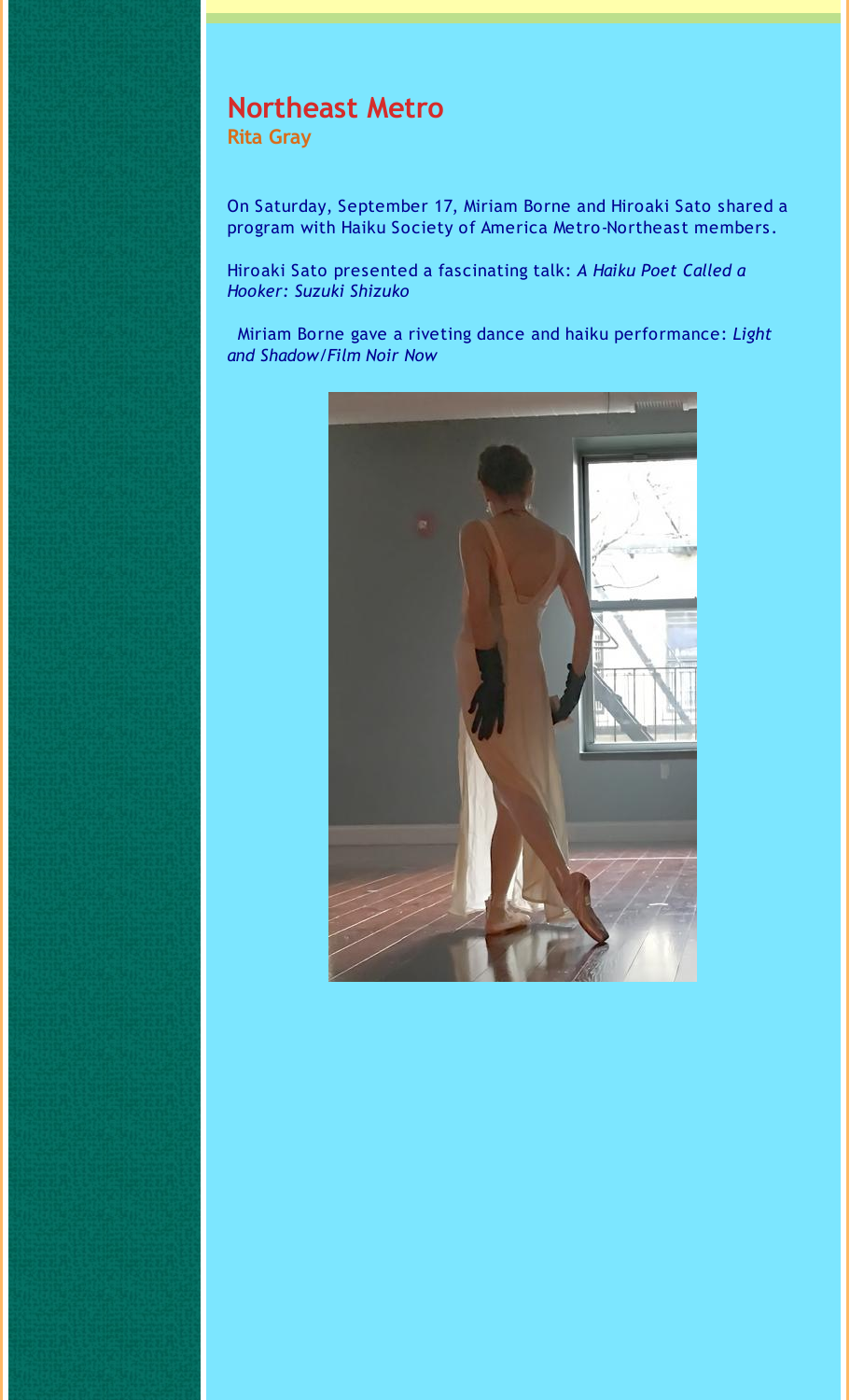

A writing contest with prizes followed.

### **A few examples of the Shizuko's haiku in Hiroaki Sato's presentation--**

Natsumikan suppashi imasara junketsu nado *Summer citrus sour now the hell with virginity*

Maguwai no shidukana ame i-torimaku *Mating: a quiet rain stays and surrounds us*

**A few of the haiku by Miriam Borne in her dance/haiku presentation reflecting the mood of Film Noir --**

*just before bed the shadows on the wall beckon*

*Back concerto touching the worn red velvet on the balcony railing*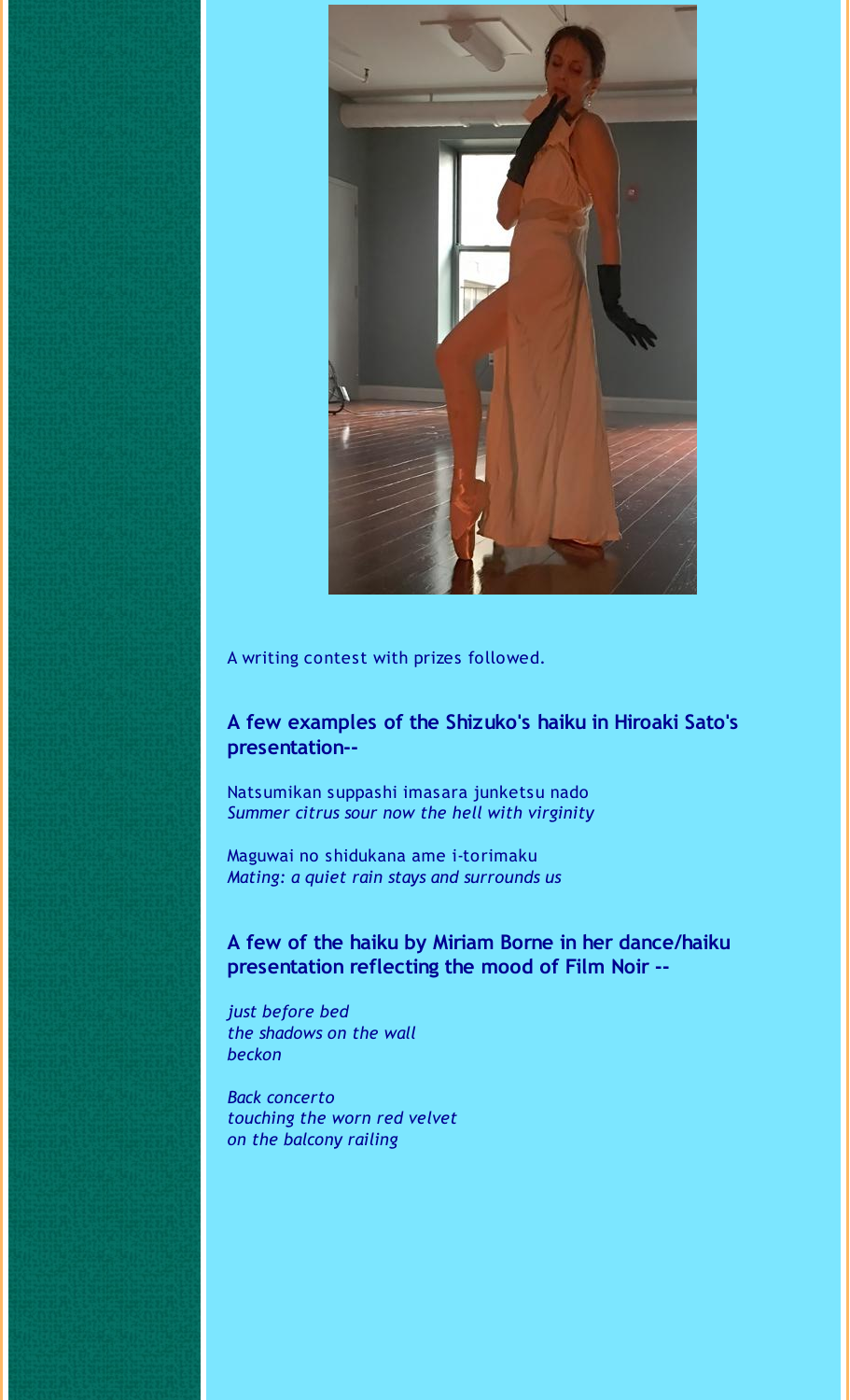

### **Winners in our haiku contest --**

**1st**

*summer night a baby's cry suddenly stops* Jeff Hoagland

#### **2nd**

*black gloves before the stage curtain her hands disappear* RaNae Merrill

#### **3rd**

*autumn trees irregular shadows across her face* Jeff Hoagland

### **And a few others:**

*lingering light people out walking with their dreams*

*old church graveyard lovers locked in a jealous rage* Rita Gray

*winter rain... another*